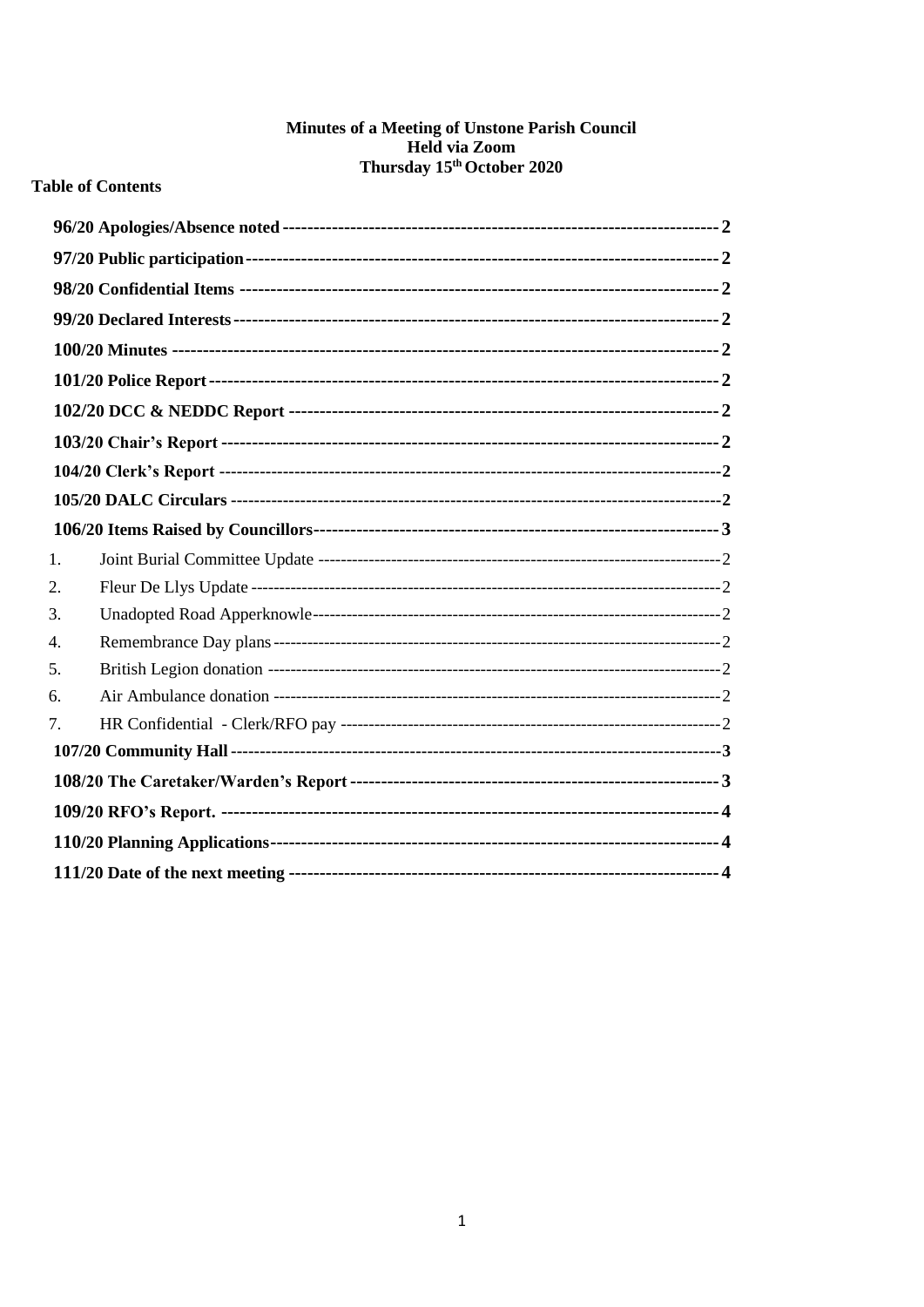#### **Minutes of a Meeting of Unstone Parish Council Held via Zoom Thursday 15th October 2020**

Present: Cllrs: Cllr A Dale (NEDDC & DCC), J Hill, A Land, M Lilleyman, T Rogers, R Smith & V Tebbs

**In Attendance:** J Clayton (Clerk) E Smith (RFO) and M Brown (Caretaker/Warden)

<span id="page-1-0"></span>**96/20 Apologies/Absence noted** – Apologies were received from Cllr Hopkinson, Cllr Smith the Vice Chair chaired the meeting. Absence noted for Cllr Elliott and Cllr Perkins

<span id="page-1-1"></span>**97/20 Public participation** – no members of the public were present.

<span id="page-1-2"></span>**98/20 Confidential Items** – the HR matter was discussed in confidence, staff stepped out whilst the matter was discussed.

<span id="page-1-3"></span>**99/20 Declared Interests –** Cllr Dale declared an interest in planning decision 20/00732/FLH, the item was to note and Cllr Dale did not take part in discussion on the matter.

<span id="page-1-4"></span>**100/20 Minutes** of the UPC meeting on Thursday 17<sup>th</sup> September 2020 were accepted by all and signed by the Chair. RESOLVED

#### <span id="page-1-5"></span>**101/20 Police Report**

- 1. In September the following crimes were recorded in the parish; Harassment  $-1$ , Public order 4  $\&$ Criminal Damage - 1
- **2.** The Police are keen to raise awareness of the ongoing project for speeding through the village, neighbourhood watch scheme and Derbyshire Alert scheme within the parish. RESOLVED TO **NOTE**

#### <span id="page-1-6"></span>**102/20 DCC & NEDDC Report** - Cllr Dale reported:

- 1. North East Derbyshire was due to enter Tier 2 Covid Restrictions on Friday 16<sup>th</sup> October, due to the increased number of infections within the area, he asked that residents abide by the restrictions.
- 2. The Flats damaged by fire at Unstone Green were due be reopened in the forthcoming week.
- 3. Local Plan consultation was ongoing in October/November and asked that the matter be placed on the November Agenda for further discussion.
- 4. A meeting had been arranged for 2<sup>nd</sup> November with Speedwatch Volunteers and PCSO Flowers.

<span id="page-1-7"></span>**103/20 Chair's Report** – Cllr Smith reported that the Peak website had recently been updated, however no works seemed to be ongoing on site at the current time.

#### **104/20 Clerk's Report:**

- 1. Website compliance update the RFO and Clerk had work hard to ensure the website met the new format, all done Minutes and Agendas had been placed in the new format for electoral year 2020/21. Cllrs agreed to defer the conversion of remaining Minutes & Agendas due to the administrative burden this would create at the present time. RESOLVED
- 2. HS2 The Government has asked HS2 Ltd to pause work on the Eastern Leg which was planned to travel through the parish. RESOLVED TO NOTE
- 3. Street Naming and Numbering Land at 1 Barrack Road, Apperknowle, Dronfield Ref: 20/0136 The address is: Millstone Cottage Town End Apperknowle Dronfield. RESOLVED
- 4. Unstone Junior School have vacancy for a school governor, interested parties should contact the School for further information. RESOLVED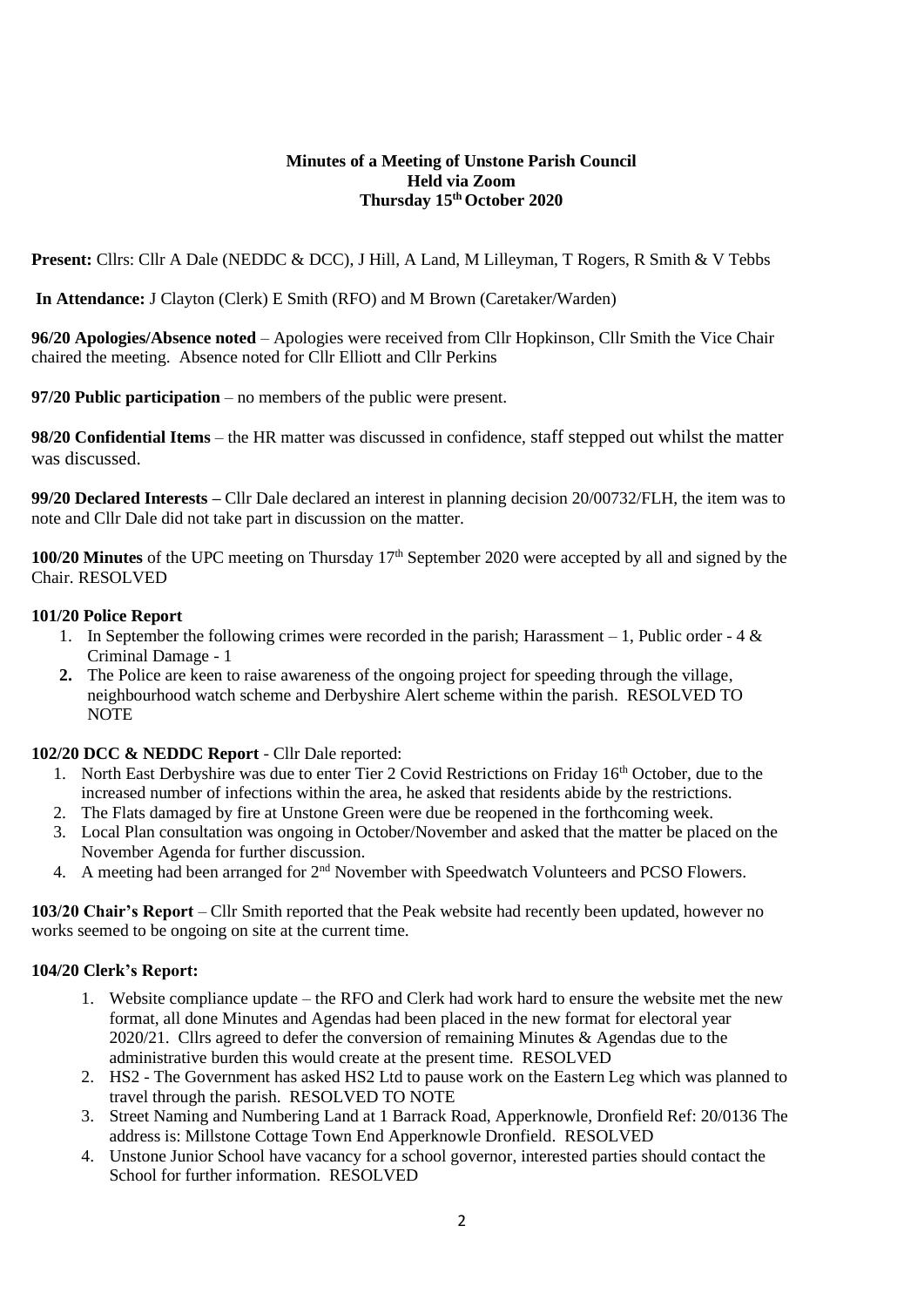- 5. Sanctuary Housing and Vistry are working on the new housing development at the former boatyard on Sheffield Road have made contact and are keen to contribute to community projects. Cllrs asked if they would be willing to contribute towards park equipment in Unstone, as they are the nearest parks to the development. RESOLVED
- 6. Dronfield Wellbeing group details have been placed on facebook and the website. RESOLVED
- 7. The Police and Crime Commissioner has launched a Vulnerability Fund for eligible groups. RESOLVED TO NOTE

**105/20 DALC Newsletters –** all correspondence has been circulated to Cllrs. RESOLVED

#### <span id="page-2-0"></span>**106/20 Items Raised by Councillors.**

- 1. Joint Burial Committee Update. Cllrs asked the Clerk to contact Dronfield Town Council to ask for an update on the matter. RESOLVED
- 2. Fleur De Llys [Cllrs noted the property had been placed on the market and were hopeful that the](file:///C:/Users/Unstone%20Parish%20Clerk/Documents/UNSTONE%20PARISH%20COUNCIL/Clerk)  [new owners would commence work on the property in the near future. RESOLVED](file:///C:/Users/Unstone%20Parish%20Clerk/Documents/UNSTONE%20PARISH%20COUNCIL/Clerk)
- 3. Unadopted Road Apperknowle **–** Cllrs were happy to report that the works had been completed in time for the Winter period and asked the Clerk to look into the process and costs of DCC adopting the road. RESOLVED
- 4. Remembrance Day Plans [the Church planned to hold a small](file:///C:/Users/Unstone%20Parish%20Clerk/Documents/UNSTONE%20PARISH%20COUNCIL/Clerk) Remembrance Ceremony at The War Memorial at 10.50 am on Sunday  $8<sup>th</sup>$  November. A QR code and Risk Assessment would be [completed to ensure Covid compliance](file:///C:/Users/Unstone%20Parish%20Clerk/Documents/UNSTONE%20PARISH%20COUNCIL/Clerk) and the Church warden would liaise with NEDDC to ensure all H&S criteria were adhered to. RESOLVED
- 5. Cllrs agreed to donate £50 to the British Legion towards the poppy appeal. RESOLVED
- 6. Cllrs agreed to make a donation of £100 towards the Air Ambulance appeal. RESOLVED
- 7. HR Confidential Cllrs agreed to allocate a pay scale of LC2 (24-28) to the Clerk and RFO posts. The Clerk and RFO should rise to point 25 for the fiscal year, which should be back dated to April 2020. Staff pay should be reviewed annually in April. RESOLVED
- 8. *Cllr Hill left the meeting during 106.7/20 to attend another commitment.*

#### <span id="page-2-1"></span>**107/20 Community Hall**

- 1. [Cllrs considered reopening the Community Hall, but in light of the rising](file:///C:/Users/Unstone%20Parish%20Clerk/Documents/UNSTONE%20PARISH%20COUNCIL/Clerk) number of Covid cases [locally decided to keep the Hall closed and review the decision again in January, hirers should be](file:///C:/Users/Unstone%20Parish%20Clerk/Documents/UNSTONE%20PARISH%20COUNCIL/Clerk)  [kept informed of the decsion. RESOLVED](file:///C:/Users/Unstone%20Parish%20Clerk/Documents/UNSTONE%20PARISH%20COUNCIL/Clerk)
- 2. Cllrs considered [methods of sanitisation at the Community Hall](file:///C:/Users/Unstone%20Parish%20Clerk/Documents/UNSTONE%20PARISH%20COUNCIL/Clerk) and asked for quotations be [obtained for sanitisation stations and reported back to the next meeting for consideration. Cllrs](file:///C:/Users/Unstone%20Parish%20Clerk/Documents/UNSTONE%20PARISH%20COUNCIL/Clerk)  [Considered quotations and agreed the purchase of an electronic floor cleaner for use at the](file:///C:/Users/Unstone%20Parish%20Clerk/Documents/UNSTONE%20PARISH%20COUNCIL/Clerk)  [Community Hall. RESOLVED](file:///C:/Users/Unstone%20Parish%20Clerk/Documents/UNSTONE%20PARISH%20COUNCIL/Clerk)
- 3. Community Hall alarm [ASI were called in and have replaced and re-sited mobile signal aerial.](file:///C:/Users/Unstone%20Parish%20Clerk/Documents/UNSTONE%20PARISH%20COUNCIL/Clerk)  [RESOLVED](file:///C:/Users/Unstone%20Parish%20Clerk/Documents/UNSTONE%20PARISH%20COUNCIL/Clerk)
- 4. [Gas boiler service has been carried out by Blueflame with no issues to report.](file:///C:/Users/Unstone%20Parish%20Clerk/Documents/UNSTONE%20PARISH%20COUNCIL/Clerk) RESOLVED
- 5. [The hall now has its own QR code for track and trace purposes.](file:///C:/Users/Unstone%20Parish%20Clerk/Documents/UNSTONE%20PARISH%20COUNCIL/Clerk) RESOLVED
- 6. [A new cleaning schedule has been made](file:///C:/Users/Unstone%20Parish%20Clerk/Documents/UNSTONE%20PARISH%20COUNCIL/Clerk) in preparation for re-opening. RESOLVED
- 7. [New first aid kits for the hall and van have been ordered.](file:///C:/Users/Unstone%20Parish%20Clerk/Documents/UNSTONE%20PARISH%20COUNCIL/Clerk) RESOLVED

#### <span id="page-2-2"></span>**108/20 The Caretaker/Warden's Report**

- 1. Regular checks on all bins, grit bins, dog bins and bus stops had been completed. RESOLVED
- 2. Regular park inspections and litter picks carried out. RESOLVED
- 3. Routine grass cutting, strimming etc around parish grounds. RESOLVED
- 4. Cllrs agreed to purchase a brush cutter for the maintenance of the footpaths within the parish, quotations had been sought and Cllrs chose the cheapest option £541.00. The Caretaker/Warden will supply a risk assessment before undertaking the works. RESOLVED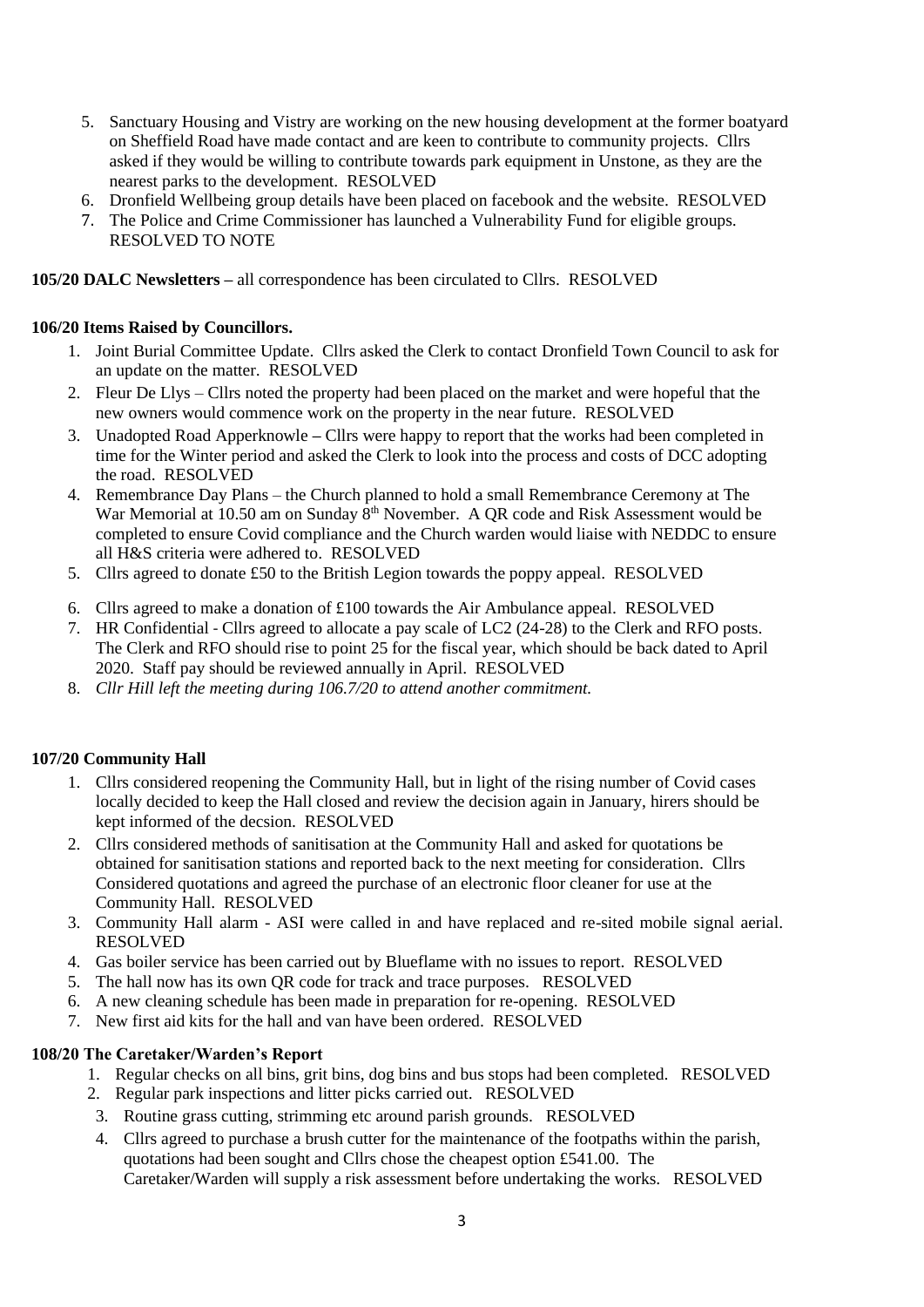- 5. Notice boards within the parish are in need of [refurbishment. Cllrs agreed the purchase of a](file:///C:/Users/Unstone%20Parish%20Clerk/Documents/UNSTONE%20PARISH%20COUNCIL/Clerk)  [sheet of durable board, to refurbish two boards within the parish. RESOLVED](file:///C:/Users/Unstone%20Parish%20Clerk/Documents/UNSTONE%20PARISH%20COUNCIL/Clerk)
- 6. Local residents have [requested that two swings for older children be reinstated at](file:///C:/Users/Unstone%20Parish%20Clerk/Documents/UNSTONE%20PARISH%20COUNCIL/Clerk) Sharman Park, [the toddler swings could be used elsewhere in the parish. Cllrs agreed the expenditure of £160](file:///C:/Users/Unstone%20Parish%20Clerk/Documents/UNSTONE%20PARISH%20COUNCIL/Clerk)  [for the replacement. RESOLVED](file:///C:/Users/Unstone%20Parish%20Clerk/Documents/UNSTONE%20PARISH%20COUNCIL/Clerk)
- 7. The UPC Van was involved in a road traffic collision on  $17<sup>th</sup>$  September 2020, the matter is in the hands of the Insurers. RESOLVED TO NOTE
- 8. [Reported streetlight outage on Main Road Unstone to](file:///C:/Users/Unstone%20Parish%20Clerk/Documents/UNSTONE%20PARISH%20COUNCIL/Clerk) DCC. RESOLVED TO NOTE
- 9. [Painting of swings works are](file:///C:/Users/Unstone%20Parish%20Clerk/Documents/UNSTONE%20PARISH%20COUNCIL/Clerk) ongoing. RESOLVED TO NOTE
- 10. [Small repair to matting has been carried out](file:///C:/Users/Unstone%20Parish%20Clerk/Documents/UNSTONE%20PARISH%20COUNCIL/Clerk) on swings at Whittington play area. RESOLVED TO NOTE
- 11. The mole catcher has been called [for pest control at Whittington play area.](file:///C:/Users/Unstone%20Parish%20Clerk/Documents/UNSTONE%20PARISH%20COUNCIL/Clerk) RESOLVED TO NOTE
- 12. [New signs have been placed at all our](file:///C:/Users/Unstone%20Parish%20Clerk/Documents/UNSTONE%20PARISH%20COUNCIL/Clerk) play areas. RESOLVED TO NOTE
- 13. Autumn bedding plants should be in place within the next month around the parish. RESOLVED
- 14. [The light fitting from one of the bus stops at Unstone green](file:///C:/Users/Unstone%20Parish%20Clerk/Documents/UNSTONE%20PARISH%20COUNCIL/Clerk) has been removed, the matter has [been reported to DCC. RESOLVED TO NOTE](file:///C:/Users/Unstone%20Parish%20Clerk/Documents/UNSTONE%20PARISH%20COUNCIL/Clerk)
- 15. The Caretaker/Warden has completed the ROSPA training course [.](file:///C:/Users/Unstone%20Parish%20Clerk/Documents/UNSTONE%20PARISH%20COUNCIL/Clerk) RESOLVED TO NOTE

#### <span id="page-3-0"></span>**109/20 RFO's Report.**

- 1. The RFO's report had been circulated and was approved.
- 2. The Cheque *(BAC's request for October 2020*  $\hat{t}$  *16,801.41 was unanimously approved along with the* current income sheet and bank reconciliation (App 1). RESOLVED
- 3. AGAR feedback had been positive, one recommendation had been made regarding date of commencement/posting and will be adopted moving forwards. RESOLVED TO NOTE
- 4. Annual Budget/Precept [The RFO will contact NEDDC regarding the financial impact of the](file:///C:/Users/Unstone%20Parish%20Clerk/Documents/UNSTONE%20PARISH%20COUNCIL/Clerk)  [proposed precept on local residents and will report back to the next meeting.](file:///C:/Users/Unstone%20Parish%20Clerk/Documents/UNSTONE%20PARISH%20COUNCIL/Clerk)
- 5. The RFO will source quotations for the replacement of the Grit Bin at Apperknowle which is now beyond repair. RESOLVED TO NOTE

## <span id="page-3-1"></span>**110/20 Planning Applications**

- 1. 20/00770/TPO | Application to reduce crown of Ash tree protected by NEDDC Tree Preservation Order number 253 (Area W1) | Woodland 100 Metres West Of Parkgate Farm Parkgate Lane Nether Handley
- 2. 20/00732/FLH | Proposed replacement of existing single-storey rear extension with a single and twostorey rear extension forming new enlarged kitchen/living room at ground floor and an additional bedroom and office at first floor (Revised Scheme of 17/01307/FLH) | School House Crow Lane Unstone Dronfield S18 4AL
- 3. No objections were made in relation to these applications. RESOLVED

# <span id="page-3-2"></span>**111/20 Date of the next meeting** was confirmed for Thursday 19<sup>th</sup> November 2020

The meeting closed at 8.37pm

Page 4 of 4 Chair's signature……………………………………………………………19th November 2020